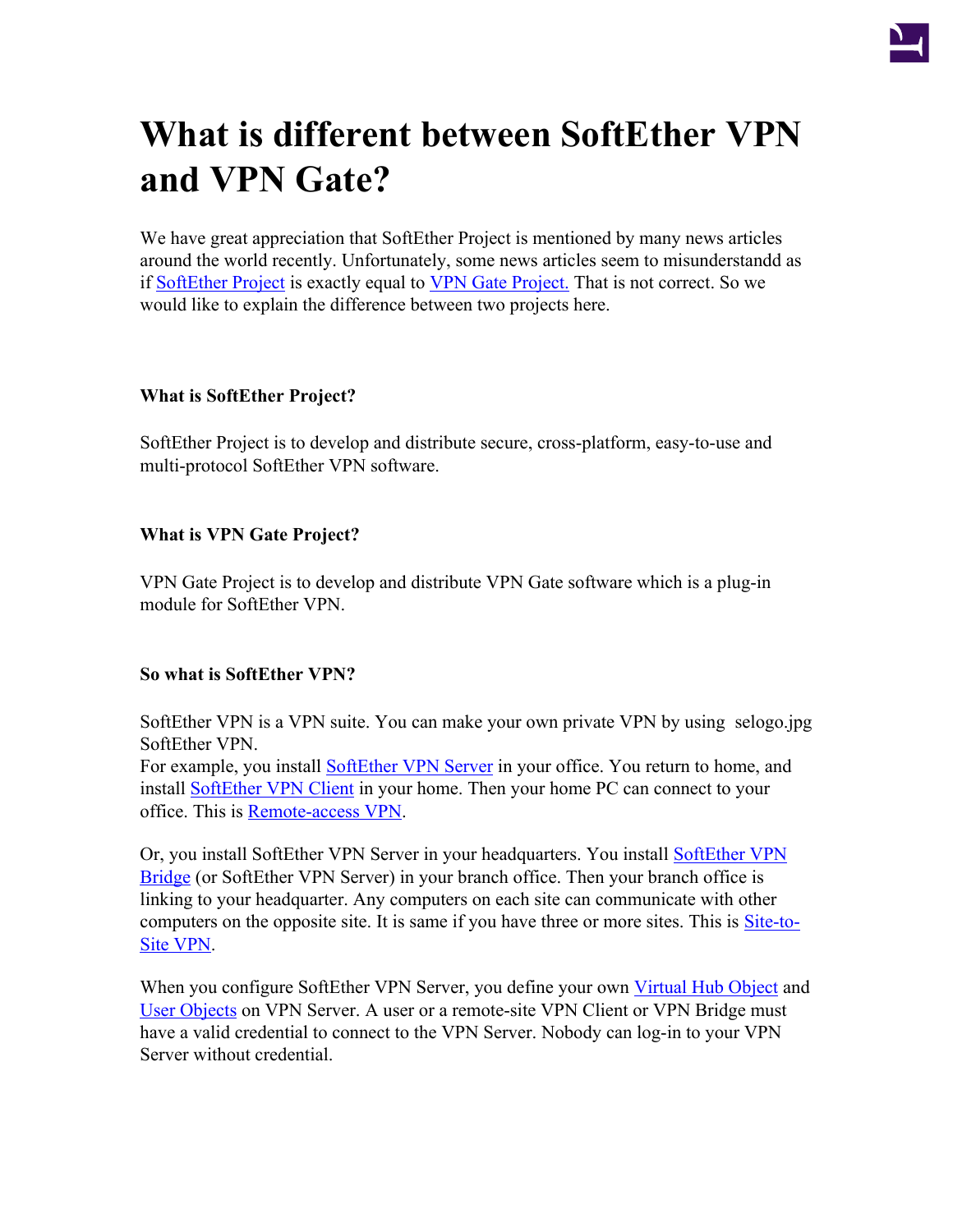Unlike VPN Gate Server, your own SoftEther VPN Server denies any anonymous access from the world.

## **Then what is VPN Gate?**

[VPN Gate](http://www.vpngate.net/) is an extension module for SoftEther VPN. VPN Gate extension is vpngate.jpg disabled by default for security. You can activate VPN Gate extension on SoftEther VPN Server (and also SoftEther VPN Client).

If you activate VPN Gate extension on VPN Server, then a Virtual Hub "VPNGATE" will be created on your VPN Server. The "VPNGATE" hub contains the "vpn" user with anonymous-attributes. This means that anyone who knows your VPN Server's IP address can connect to the "VPNGATE" hub on your VPN Server.

Additionally, VPN Gate extension registers your "VPNGATE" hub on the www.vpngate.net web site's directory. So anyone on the world are able to connect your VPN Server's "VPNGATE" virtual hub, and communicate with any destination hosts through your VPNGATE virtual hub. (Because your "VPNGATE" virtual hub has activated Virtual NAT and DHCP function.)

# **Is VPN Gate extension optional?**

Yes.

VPN Gate extension is disabled by default. It never do nothing unless [you activate it by](http://www.vpngate.net/en/join.aspx) [your hand](http://www.vpngate.net/en/join.aspx). If you wish to provide your SoftEther VPN Server as a volunteer server toward the world (for example, people behind the Government's Firewall), activate VPN Gate extension. Otherwise you do not activate VPN Gate extension. No VPN Gate enabled, no connection from guest users are accepted on VPN Server.

# **Can I share VPN Gate's role and private role on single SoftEther VPN Server?**

Yes.

You can mix your private VPN's Virtual Hub, and your public Virtual Hub for VPN Gate on single instance of SoftEther VPN Server.

VPN Gate extension makes just a Virtual Hub named "VPNGATE" on your SoftEther VPN Server.